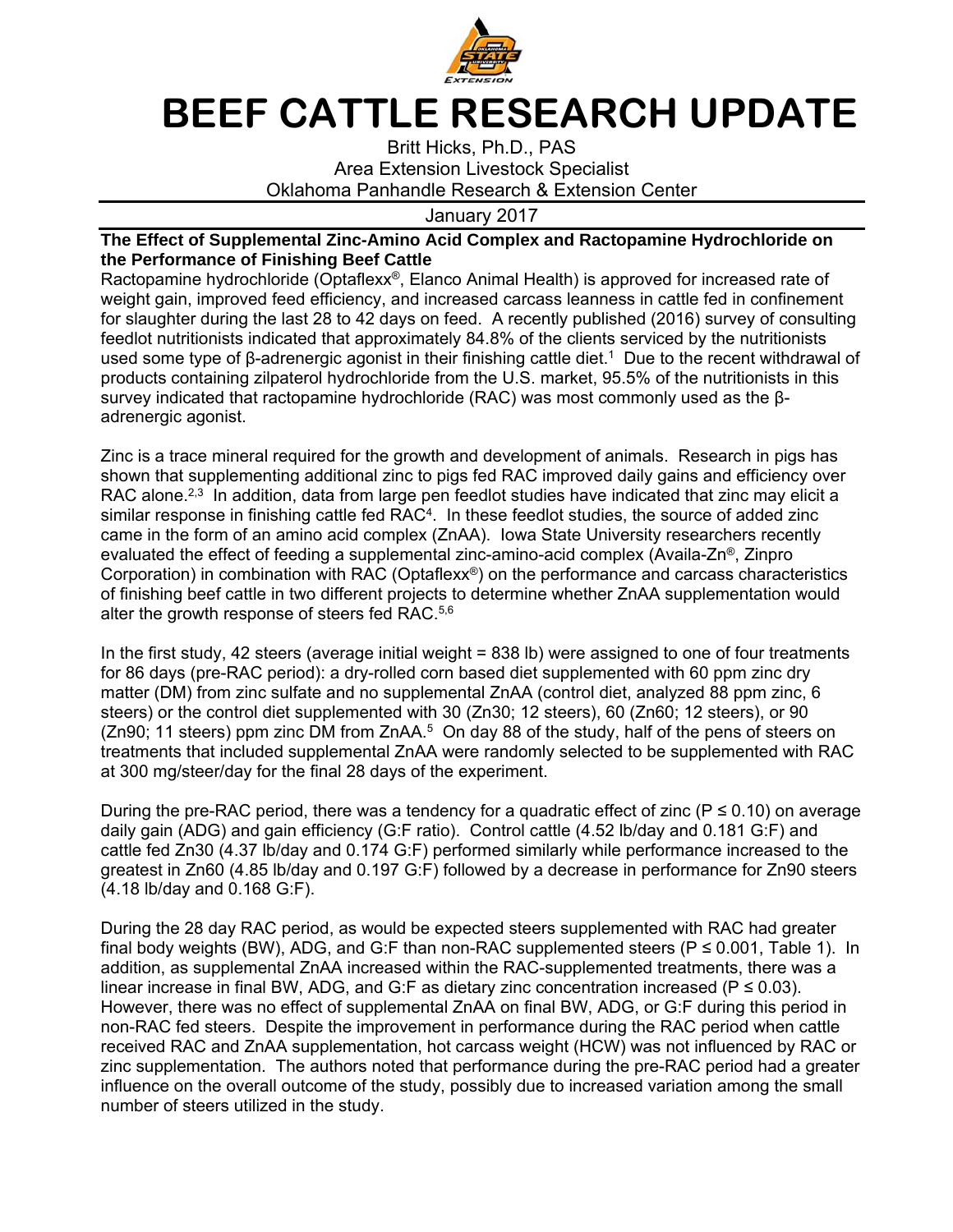| Table 1. Ence of Empty and throw on growin portainance admig the twice police. |         |                    |       |       |          |       |       |         |                |  |  |
|--------------------------------------------------------------------------------|---------|--------------------|-------|-------|----------|-------|-------|---------|----------------|--|--|
|                                                                                |         | <b>Without RAC</b> |       |       | With RAC |       |       | P-value |                |  |  |
| <b>Item</b>                                                                    | Control | Zn30               | Zn60  | Zn90  | Zn30     | Zn60  | Zn90  | А       | B <sup>2</sup> |  |  |
| Day 86 BW, lb                                                                  | 1228    | 1261               | 1270  | 1173  | 1217     | 1213  | 1211  | 0.320   | 0.86           |  |  |
| Final BW, lb                                                                   | 1321    | 1319               | 1305  | 1314  | 1325     | 1330  | 1352  | 0.001   | 0.03           |  |  |
| ADG, Ib/day                                                                    | 3.13    | 3.06               | 2.67  | 2.93  | 3.31     | 3.44  | 4.19  | 0.001   | 0.02           |  |  |
| G:F                                                                            | 0.131   | 0.126              | 0.108 | 0.129 | 0.134    | 0.141 | 0.166 | 0.003   | 0.03           |  |  |

Table 1. Effect of ZnAA and RAC on growth performance during the RAC period.

 $1/4$  = effect of RAC supplementation (Zn30, Zn60, and Zn90 without RAC vs. Zn30, Zn60, and Zn90 with RAC).  $2B$  = linear effect of ZnAA within RAC supplemented treatments. Adapted from Genther-Schroeder et al., 2016a.

These researchers concluded that "supplementing ZnAA at 60 ppm zinc tended to improve performance during the initial 86 days of the 116 day finishing period". However, "during the final 28 days while RAC was included in the diet, supplementing 90 ppm zinc DM had the greatest effect on the response to RAC, suggesting that zinc may enhance or support the biological function of RAC".

In the second study, two groups of steers (average initial weight = 1022 lb) were fed concurrently a corn-based finishing diet that included 60 ppm supplemental zinc from zinc sulfate, for 91 (Group 1, 140 steers) or 84 days (Group 2, 180 steers).<sup>6</sup> The steers were assigned to receive either 0 (Controls: analyzed total diet zinc concentration = 85 ppm) or 60 ppm supplemental zinc from ZnAA (analyzed total diet zinc concentration = 150 ppm). Forty-two days prior to slaughter, pens within the dietary treatments were equally assigned to receive RAC at 300 mg/steer/day for 0, 28, or 42 days prior to slaughter.

These researchers reported that feeding supplemental ZnAA for 49 (Group 1) or 42 days (Group 2) prior to the start of RAC feeding had no impact on growth of the steers ( $P \ge 0.19$ ). These results contrast with those seen in the first study where supplementing 60 ppm zinc DM from ZnAA tended to improve steer performance (pre-RAC period was 86 days).

The effect of ZnAA and RAC feeding duration on carcass characteristics and carcass-adjusted performance are shown in Table 2. RAC supplementation increased (HCW) by 1.2%, ribeye area by 2.5% and carcass-adjusted final BW by 1.2%, overall ADG by 4.6%, and gain efficiency (G:F) by 5.2% ( $P \le 0.004$ ). In this study, the response to 42 days of RAC supplementation was less than that seen with 28 days of supplementation. The authors noted that the reason for this response is unclear.

|                      | Dietary Treatment                       |       |       |              |       |       | P-value          |                    |                    |  |
|----------------------|-----------------------------------------|-------|-------|--------------|-------|-------|------------------|--------------------|--------------------|--|
|                      | Controls                                |       |       | ZnAA         |       |       |                  | Effect of zinc     |                    |  |
|                      | RAC Feeding Duration, days <sup>2</sup> |       |       |              |       |       |                  | within             |                    |  |
|                      | <b>NoRAC</b>                            | 28RAC | 42RAC | <b>NoRAC</b> | 28RAC | 42RAC | RAC <sup>3</sup> | 28RAC <sup>4</sup> | 42RAC <sup>5</sup> |  |
| HCW, lb              | 897                                     | 904   | 902   | 900          | 917   | 913   | 0.004            | 0.04               | 0.05               |  |
| Ribeye area, sq. in. | 13.6                                    | 14.0  | 14.0  | 13.7         | 14.0  | 14.1  | 0.007            | 0.78               | 0.71               |  |
| Final BW, lb         | 1411                                    | 1422  | 1416  | 1413         | 1442  | 1435  | 0.004            | 0.04               | 0.05               |  |
| Overall ADG, lb/day  | 4.45                                    | 4.59  | 4.52  | 4.45         | 4.81  | 4.72  | 0.004            | 0.05               | 0.10               |  |
| Overall G:F          | 0.175                                   | 0.180 | 0.177 | 0.171        | 1.88  | 0.183 | 0.0002           | 0.04               | 0.13               |  |

Table 2. Effect of ZnAA and RAC feeding duration on carcass characteristics and carcass-adjusted performance1.

1Carcass-adjusted performance was calculated by dividing HCW by the average dressing percentage (63.6%). 2RAC feeding duration: 300 mg/steer/day for 0 (NoRAC), 28 (28RAC), or 42 (42RAC) days.

 ${}^{3}$ RAC = NoRAC vs. 28RAC, 42RAC.

428RAC = Controls vs. ZnAA within 28RAC (Control + 28RAC vs. ZnAA + 28RAC).

542RAC = Controls vs. ZnAA within 42RAC (Control + 42RAC vs. ZnAA + 42RAC).

Adapted from Genther-Schroeder et al., 2016b.